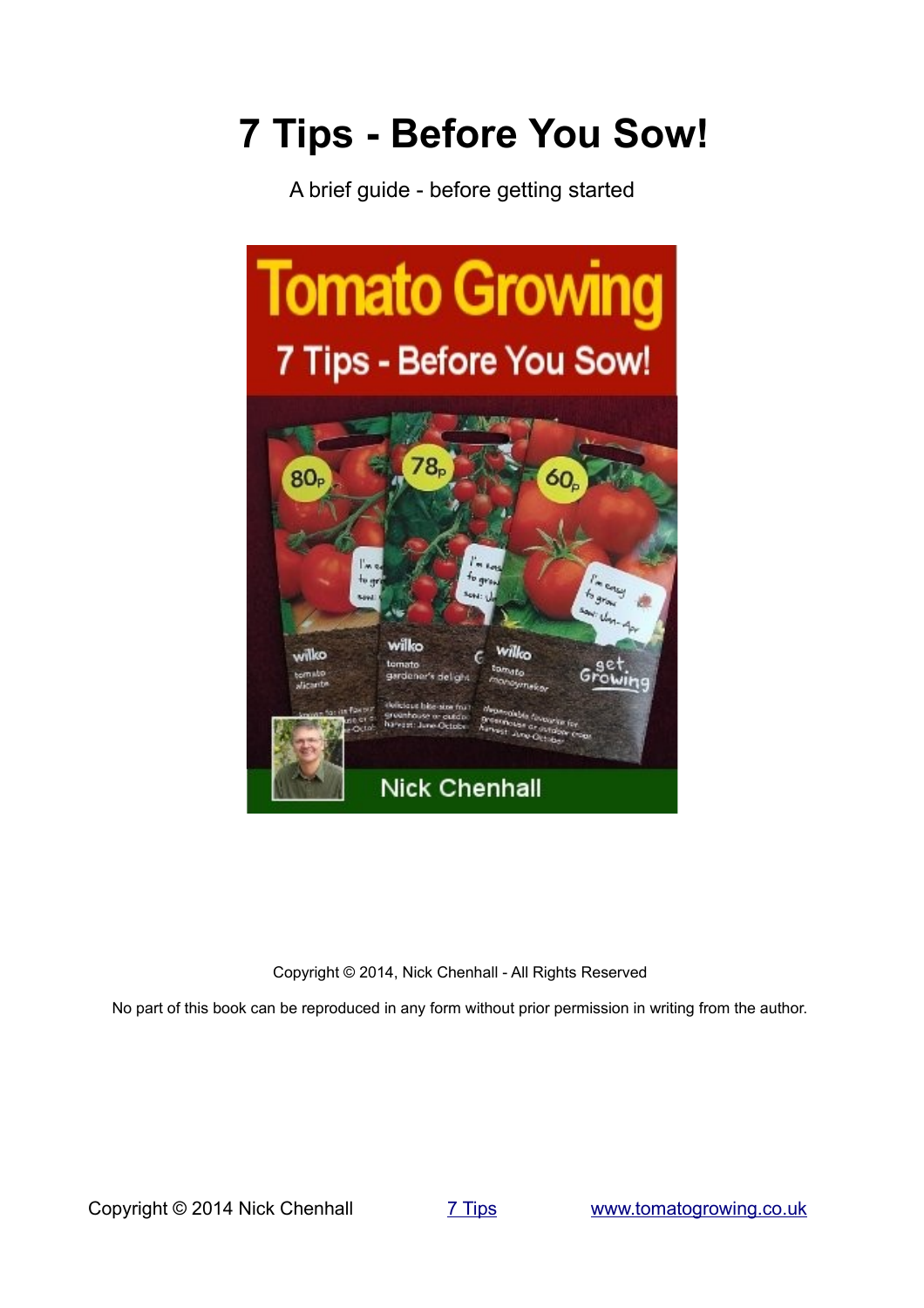# <span id="page-1-0"></span>**Table Of Contents**

- [1. Grow varieties that do well in your part of the world](#page-2-0)
- [2. Cherry varieties are most likely to succeed](#page-3-0)
- [3. Growing Large Varieties](#page-4-0)
- [4. Sowing too early or too late](#page-5-0)
- [5 Buy good quality seeds](#page-6-0)
- [6 Use fresh seed compost for germination](#page-7-0)
- [7. Over watering](#page-9-0)
- **[Final Thoughts](#page-10-0)**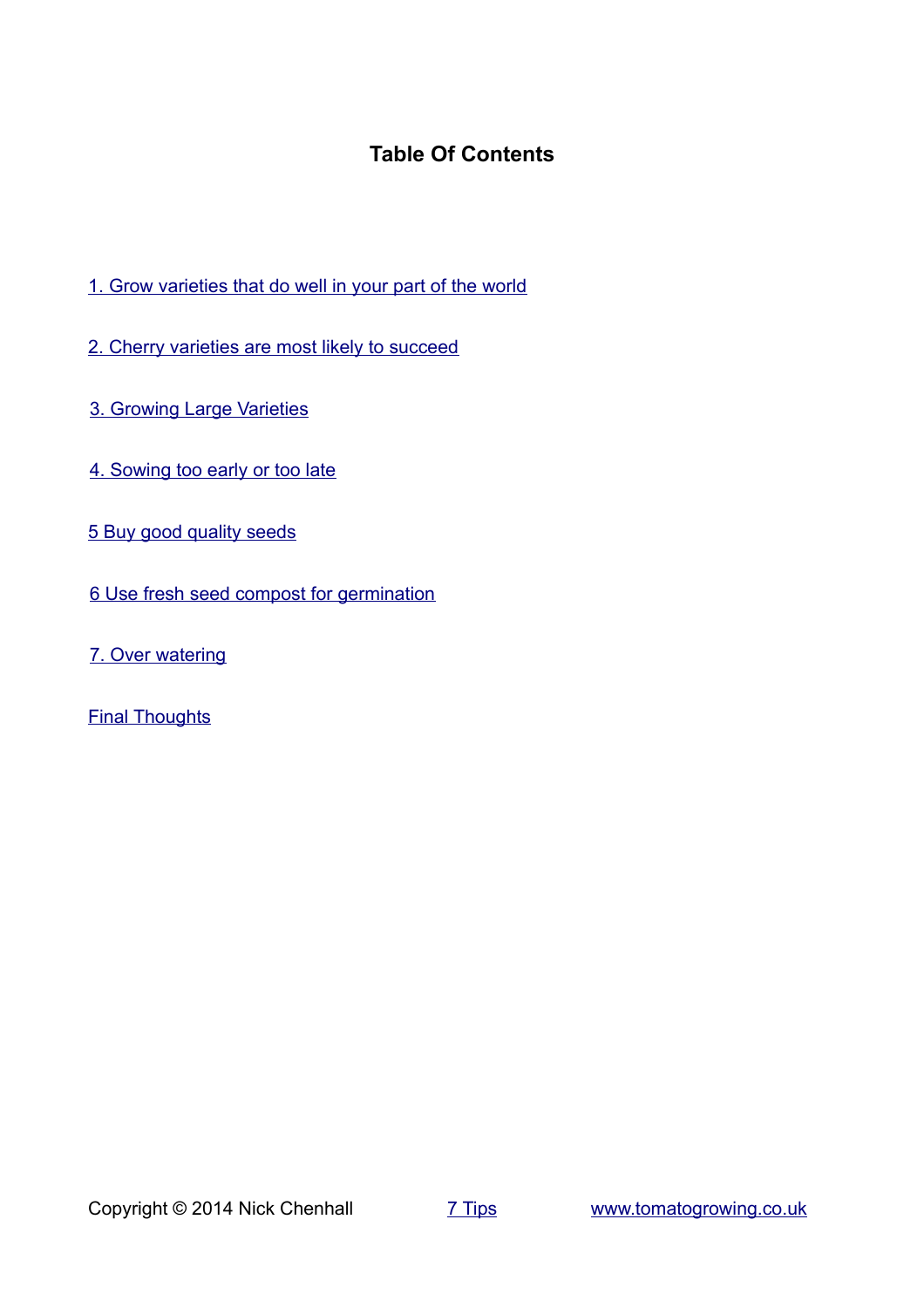#### <span id="page-2-0"></span>1. Grow varieties that do well in your part of the world.

There are hundreds of tomato varieties on sale, many with long Italian names that are difficult to pronounce. Funny enough, if it's difficult to pronounce, it's probably difficult to grow too!

The reason is, Italian varieties, and those that do best in the southern Mediterranean, usually prefer consistent warm weather and it's unlikely that they will be happy in a wet and unsettled summer.

Here are a few Italian varieties that I would not recommend you grow in your first season, especially if growing in a short season area such as the UK.

- Costoluto Fiorintino
- Costuluto Genovese sel Valente
- Cuor di Bue Oxheart

A safer choice in a cooler area would be:

- Gardener's Delight
- Moneymaker or Alicante
- Sungold
- Black Cherry

A way to find out which varieties do best in your area is to check the seed catalogues, ask someone who already grows tomatoes or the staff at your local garden centre. Each spring garden centres sell seedlings of popular varieties – they are popular because they are successful.

If you have a greenhouse, you'll get more consistent and higher temperatures, and are much more likely to produce a good crop from the Mediterranean varieties.

#### The Tom-Tato Plant

A quick tip about the tomato / potato plant. Although it is fun to grow, you will get a better crop from growing tomatoes and potatoes on separate plants!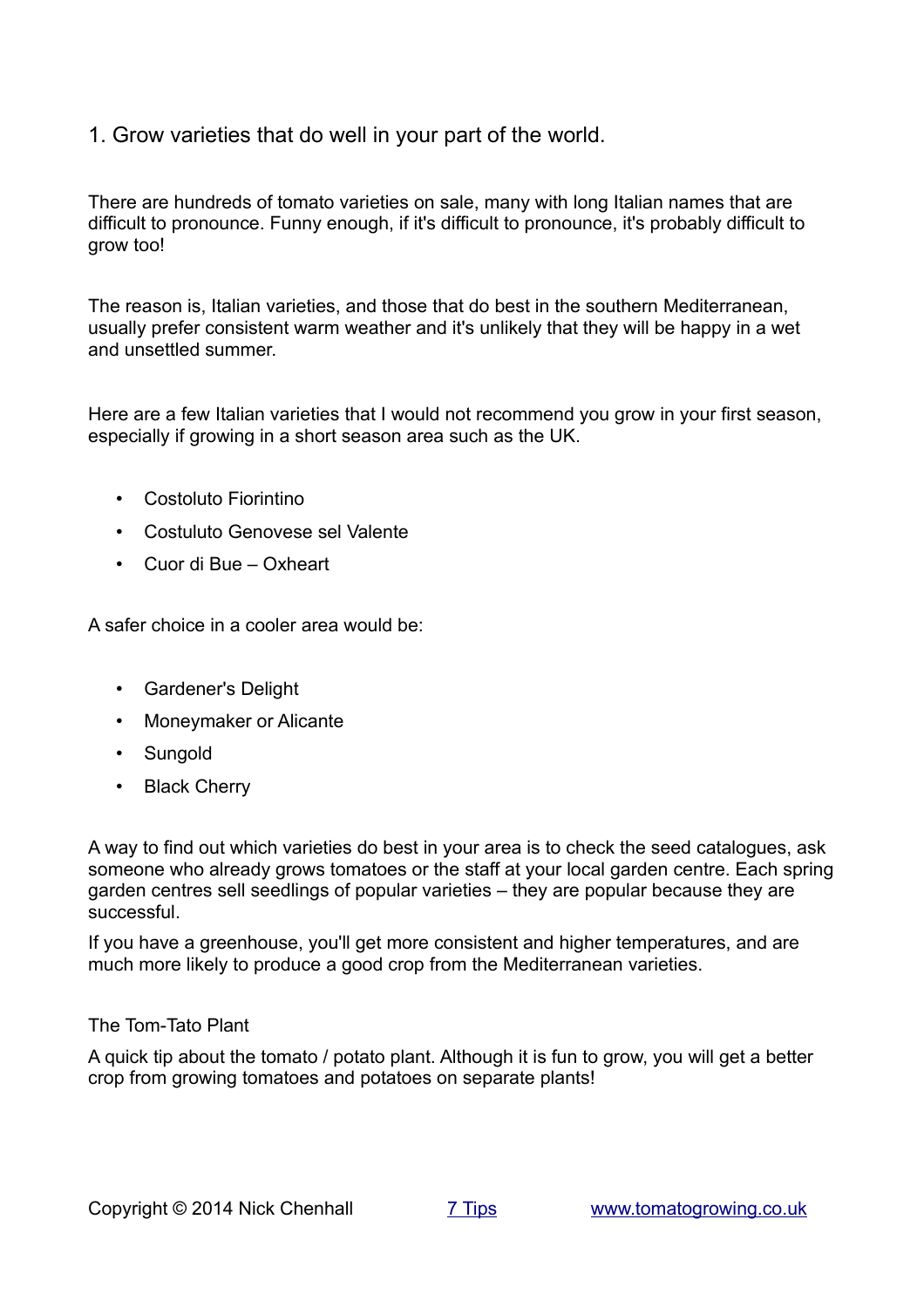To sum up ...

Unless you are an experienced grower, it's best to stick to the popular varieties – the ones that do well each season in your area.



Sungold, Black Cherry and Tumbling Tom – all easy to grow and taste fabulous!

<span id="page-3-0"></span>2. Cherry varieties are most likely to succeed.

Cherry tomato plants are the ones most likely to produce a good harvest in a poor summer and are ideal if you are new to growing tomatoes or if you haven't had much success in previous seasons.

#### Tall Varieties

Tall, indeterminate tomato plants such as Sungold and Gardener's Delight are ideal in grow bags and wide based containers that won't blow over easily on a windy day. Of course tall varieties will need support – canes or support string is ideal.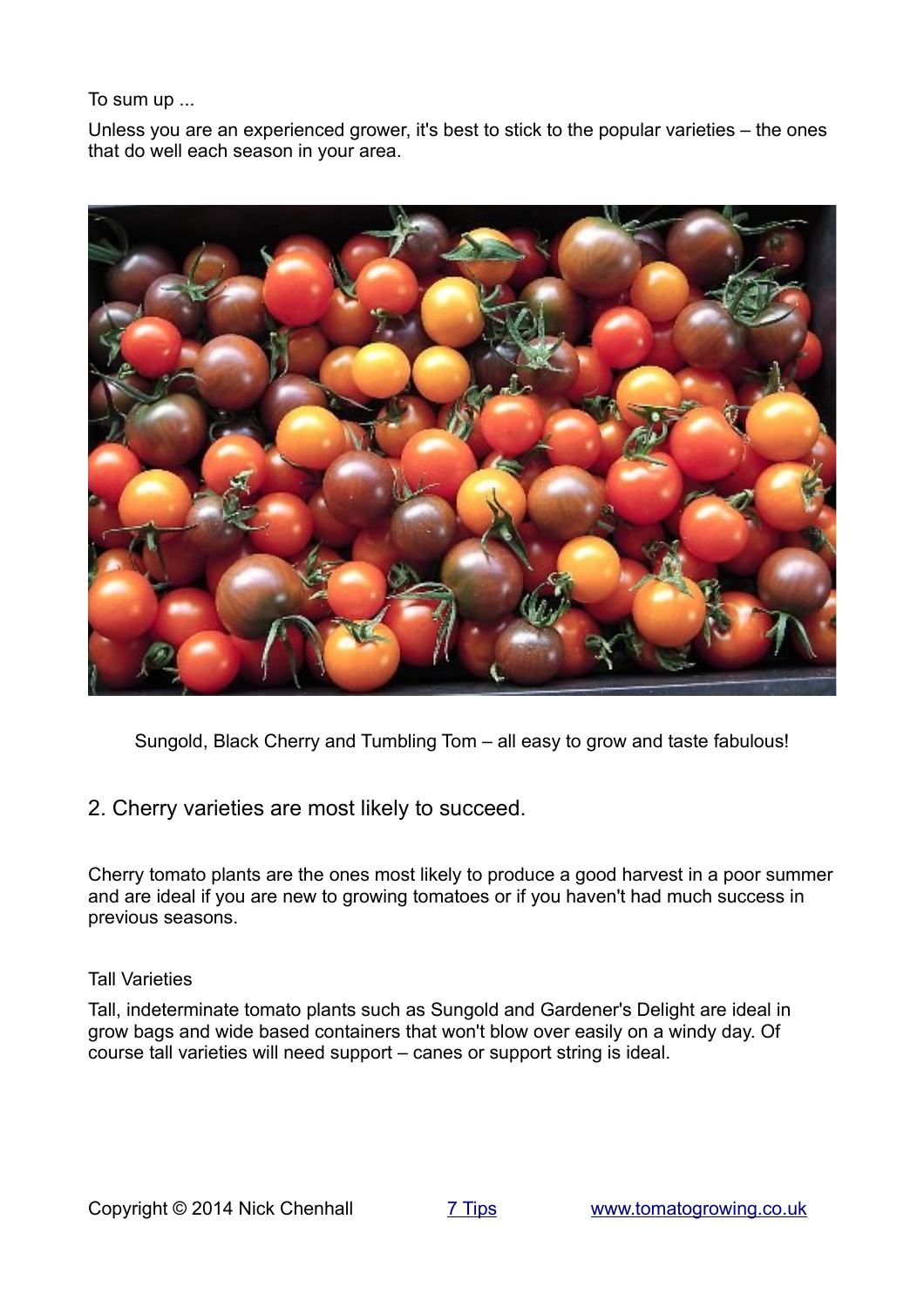Recommended tall, indeterminate varieties (these need side shoots removed).

- Gardener's Delight
- Black Cherry
- Sungold

#### Bush Varieties

Cherry tomatoes of the bush variety are best grown in high sided containers or in hanging baskets. Cascading or trailing types such as Tumbling Tom are ideal for high containers. Recommended bush varieties (these won't need their side shoots removed).

- Tumbling Tom red or yellow
- Maskotka
- Red Alert
- Tumbler

To sum up …

Cherry varieties are the ones most likely to succeed.

# <span id="page-4-0"></span>3. Growing Large Varieties

Most of these are mid to late season varieties which means that they take longer to mature than many of the cherry varieties above.

If you live in a short season area such as the UK, experience is needed to get a good harvest of ripe fruit by the end of the season - before the temperatures drop and plants stop growing.

These include:

- Brandywine
- Hillbilly Potato Leaf
- Mortgage Lifter
- Cherokee Purple
- The Italian varieties mentioned above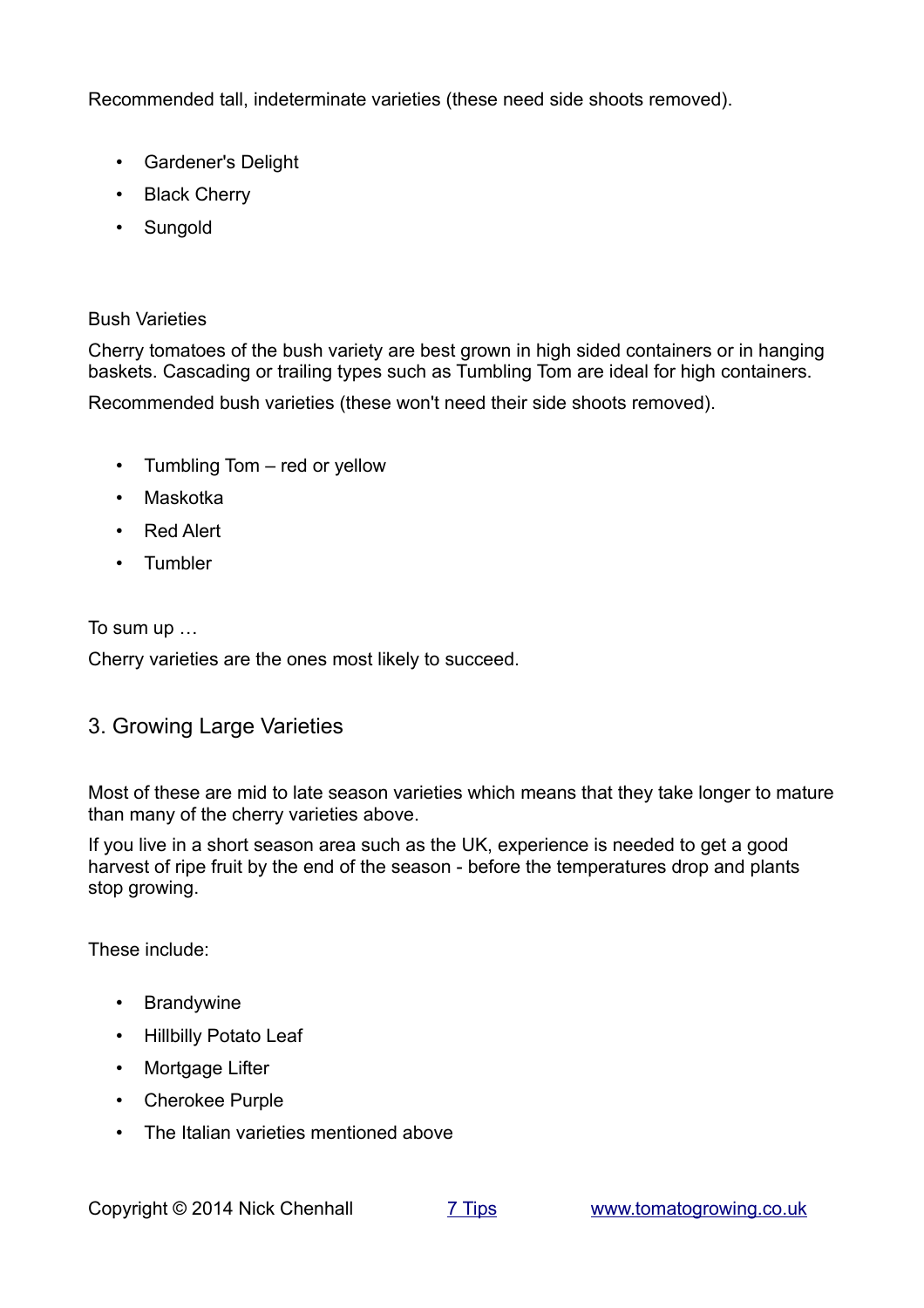It's great to grow large tomatoes but even in ideal conditions, they will be much fewer in number than when growing medium or cherry varieties.

One larger variety that does well in cooler conditions is Oregon Spring. I've grown this bush variety in large containers for many years and it is very reliable.

A popular large variety in the UK is Marmande but you will need a good summer to produce a reasonable crop.

Hybrid F1 varieties are often more vigorous than heirloom open pollinated plants and are a good choice in short season areas.



Black Sea Man – a large variety with a wonderful taste, but needs a good summer to produce a good crop when growing outside.

To sum up …

Large varieties usually take longer to mature and are more difficult to grow.

#### <span id="page-5-0"></span>4. Sowing too early or too late

This is one of the most common mistakes to make.

Copyright © 2014 Nick Chenhall [7 Tips](#page-1-0) [www.tomatogrowing.co.uk](http://www.tomatogrowing.co.uk/)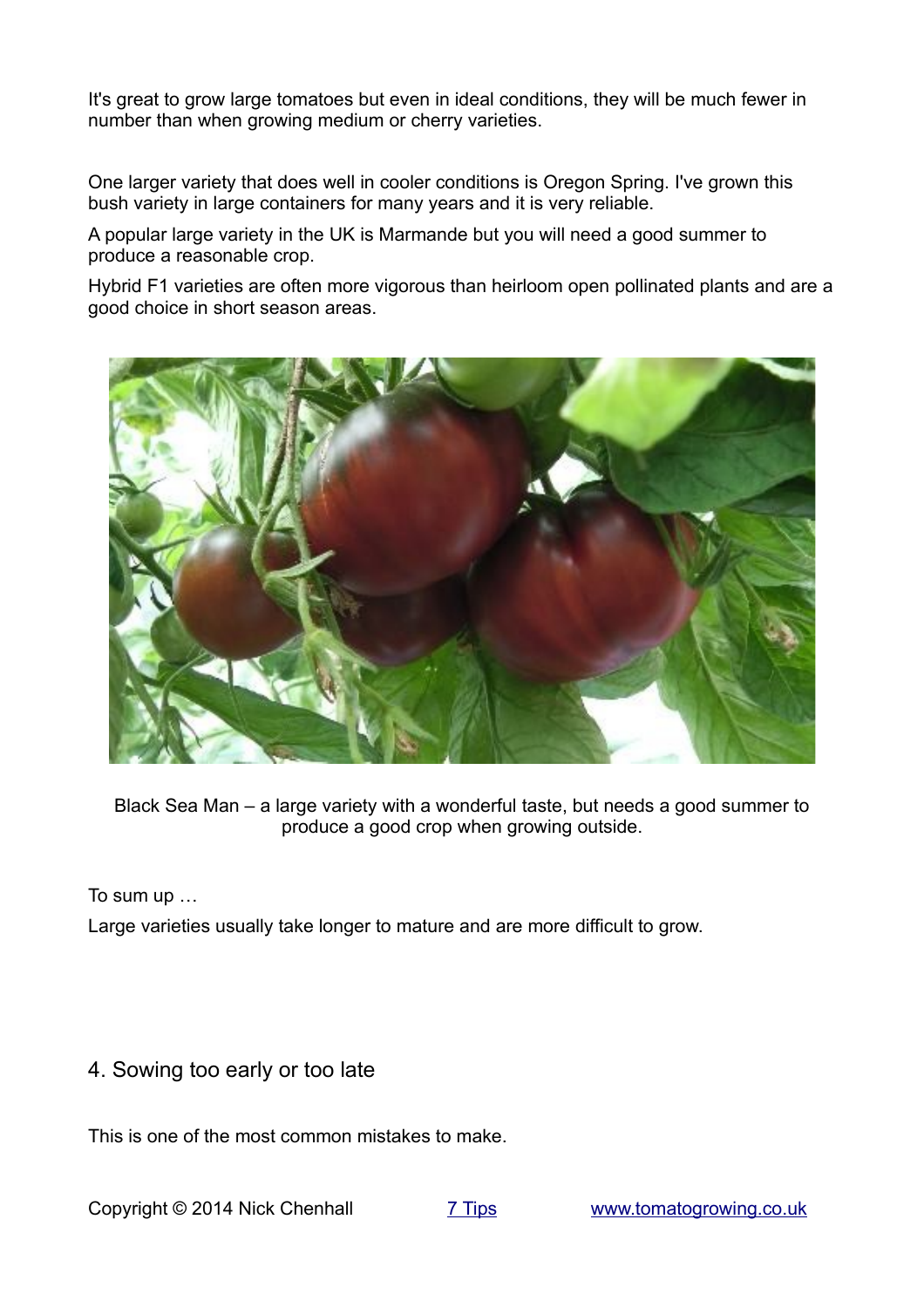Sowing too early puts seedlings and plants under stress because of low light and cooler conditions. Growing in poor conditions may cause the following:

- Not enough light so seedlings may become leggy.
- Cooler temperatures early in the season means that tomato plants are unable to absorb all the nutrients they need.
- Wide fluctuation in day/night temperatures so flowers are slow to set fruit.
- Damp and cold conditions makes them vulnerable to fungal disease.

The problems listed above can be easily avoided if seeds are sown at the right time. Which is around eight to ten weeks before your last frost date.

If your last frost date is the end of May, a good time to sow would be the middle to the end of March.

Of course if you sow a quick maturing (early) variety like Red Alert, it can be sown in late April and still produce a good crop before the end of the season.

Sowing most varieties too late in the season will mean that plants won't have enough time to reach maturity and produce ripe tomatoes. Green tomato chutney is a very popular recipe!

A poor summer will also slow the growth of plants.

To sum up …

Sowing at the right time means better growing conditions but fruit should still mature before the end of season.

# <span id="page-6-0"></span>5. Buy good quality seeds

Discounted seeds are sometimes near their "sell by date" or packed two or three seasons ago.

Although a tomato seed can germinate up to ten years after being saved if kept in the right conditions, a seed fresh from last season's tomatoes will be much more vigorous and produce a healthier and more abundant plant.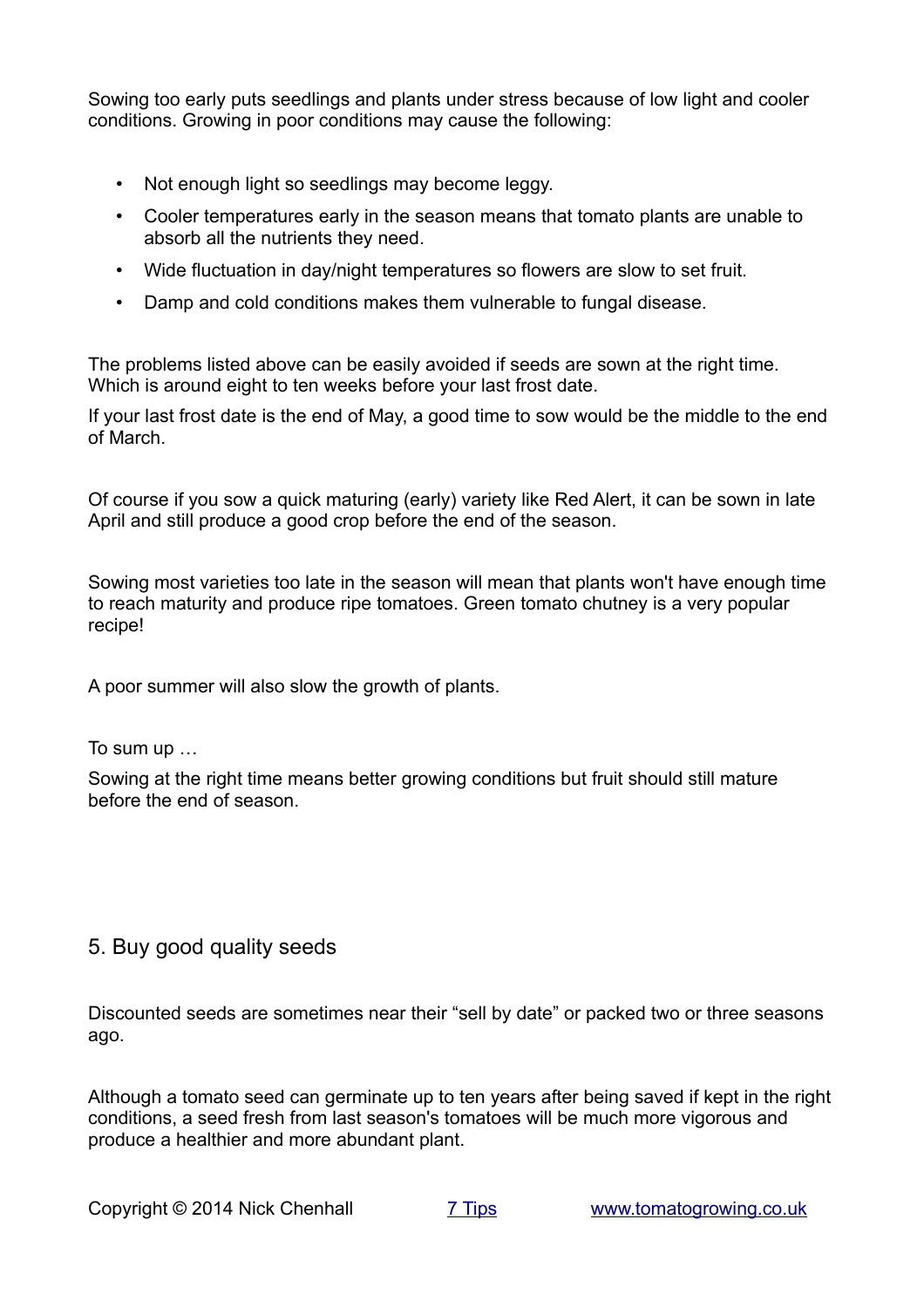On the front cover of this ebook there is a picture of seed packets purchased from a discount store in the UK. Unfortunately, I have found some of these seeds to be low in vigour with a low level of germination.

This will vary from season to season because each batch of seeds is likely to be from a different stock, but in my view, it is worth paying a little extra and buying better quality seeds from a seed company.

Rather than sowing a whole packet in one go, it's a good idea to sow a few seeds at a time in a small pot or small tray.

This way, if they don't germinate for some reason, you'll have more seeds and be able to do another sowing.

Also, sowing too many seeds in a small space will result in overcrowding and leggy seedlings when they compete for light with each other.

It will take between 5 to 10 days for germination and a further three weeks before the seedlings need to be transplanted into their own individual pots.

To sum up …

Buy best quality seeds and sow in batches … a few at a time.

# <span id="page-7-0"></span>6. Use fresh compost for germination

Garden soil usually contains disease and insects that will eat young seedlings – using fresh seed, multipurpose or potting compost is best.

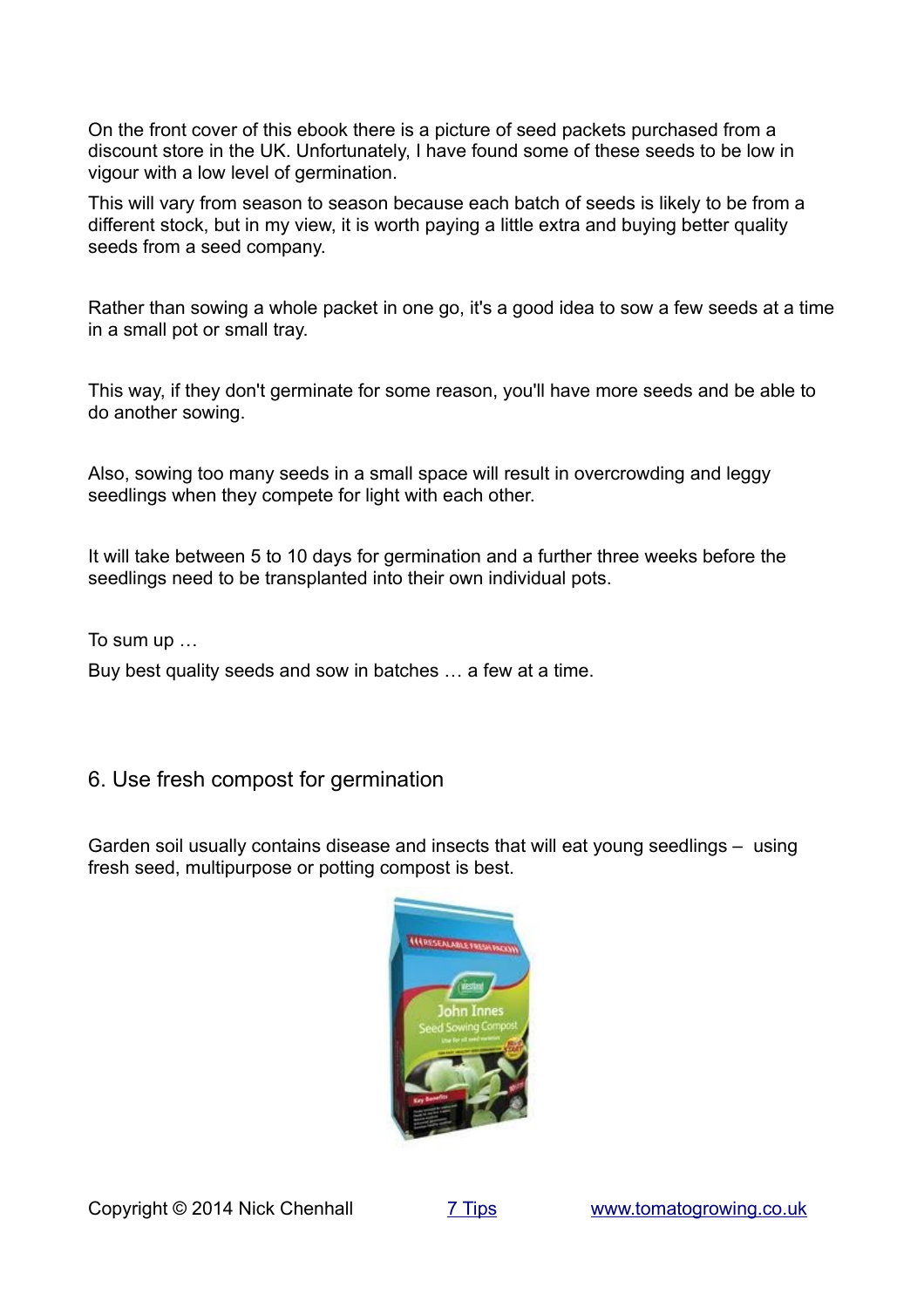When buying a bag of compost at a garden centre, make sure that it hasn't been out in the rain during the winter and the contents wet.

Nutrients in compost deteriorate over time, so new compost is always best.



Jiffy plugs are a good alternative and so are sponges.

Jiffy plugs are available in a propagator pack and available at a reasonable price.

Sponges are arguably the best sowing medium but they are more expensive than most other methods of germination and won't make a huge difference.



Other germinating media include:

**Perlite Vermiculite** Coir – coconut shell Rockwool

Copyright © 2014 Nick Chenhall [7 Tips](#page-1-0) [www.tomatogrowing.co.uk](http://www.tomatogrowing.co.uk/)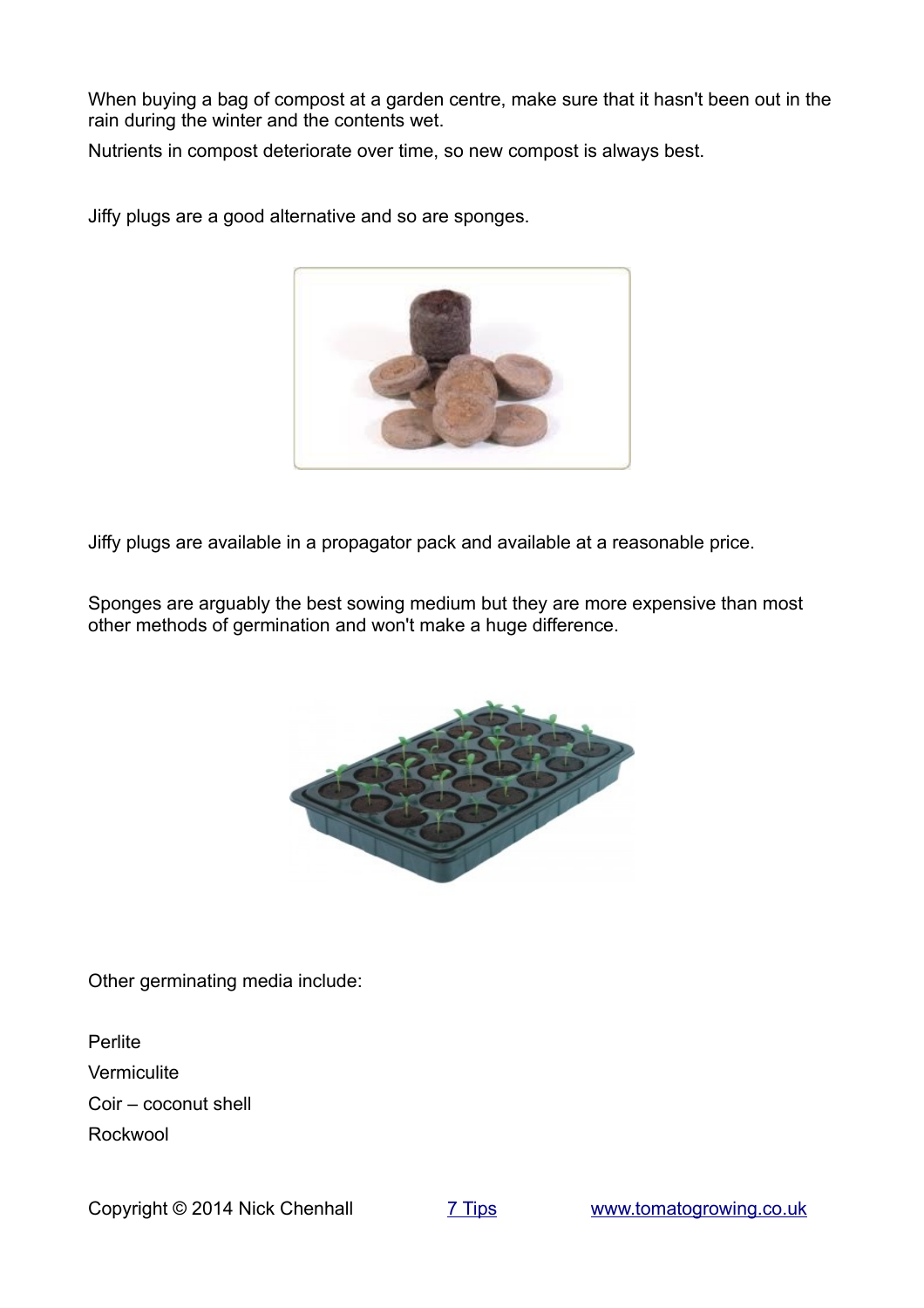Some gardeners mix seed compost, vermiculite and perlite together to make a custom mix.

It's a case of trying these media and finding out which ones you prefer - they are all good!

To sum up …

It's best to use fresh soil/compost to avoid diseases etc.

## <span id="page-9-0"></span>7. Over watering

It is very easy to be too generous with water and kill your seedlings with kindness.

After sowing the seeds in a seed tray or whatever you are germinating the seedlings in, water from below to avoid compacting the compost and disturbing the seedlings.

If for some reason watering from below is not possible, use a spray mister to gently wet the seed compost from above.

After they have germinated, it is best not to water them unless the compost is very dry. Over watering seedlings, especially in cool, damp conditions is likely to result in fungal disease.

Soil that is just moist (and not wet) will encourage roots to grow in search of water and food – that's good because it will develop a good root system.

Feeding seedlings is unnecessary as there should be enough nutrients in the seed compost to keep them fed for a few week. After around three or four weeks in a seed tray, they can then be transplanted into individual pots.

To sum up …

Over watering reduces root growth and encourages fungal disease.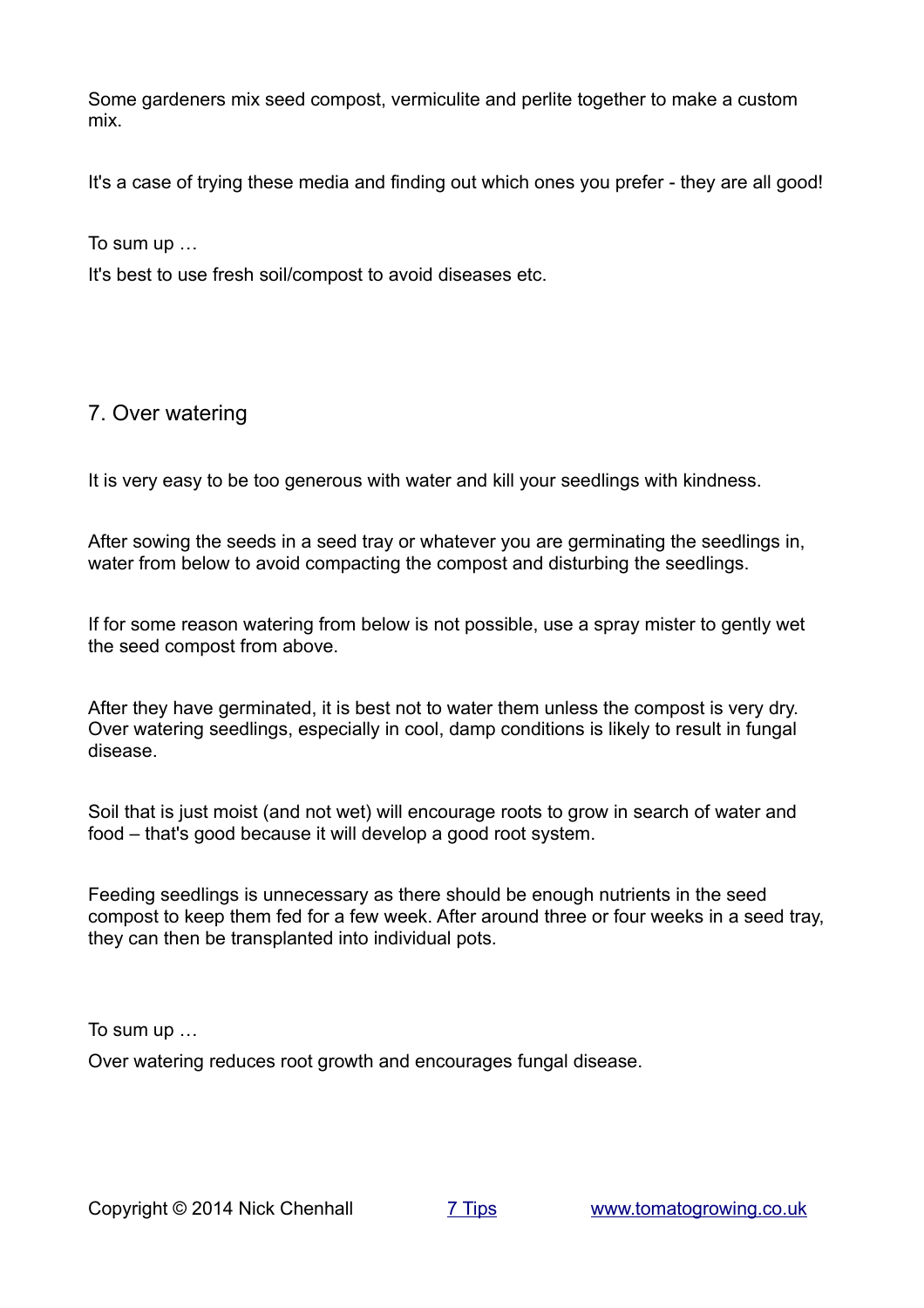## <span id="page-10-0"></span>Final Thoughts

I hope you've found these tips useful and I hope the advice will help avoid one or two of the pitfalls when getting started.

Knowing about tomato plants and what they like and dislike, will go a long way towards being successful. Even in a poor summer, it's still possible to get a good crop by choosing the right varieties for your area.

For lots more tips and tricks for a great tomato harvest please visit: [www.tomatogrowing.co.uk](http://www.tomatogrowing.co.uk/)

#### About The Author

Nick Chenhall is an experienced tomato grower who has run a tomato growing website for over fifteen years and has been growing tomatoes for nearly thirty years.

Nick has given advice on local radio, he writes guest articles for blogs, websites and online magazines.

He is also regularly asked to test and review products related to growing tomatoes. Nick provides a free online newsletter from his website, which runs from February to October each season at: http://www.tomatogrowing.co.uk/

#### 7 Tips - Before You Sow!

Copyright © 2014, Nick Chenhall - All Rights Reserved

No part of this book can be reproduced in any form without prior permission in writing from the author. This ebook cannot be given away or re-sold and is only available from the author's website.

Disclaimer: All content and information within this book is for informational and educational purposes only. Any use thereof is solely at your own risk.

For more information about growing tomatoes, please visit: [www.tomatogrowing.co.uk](http://www.tomatogrowing.co.uk/)